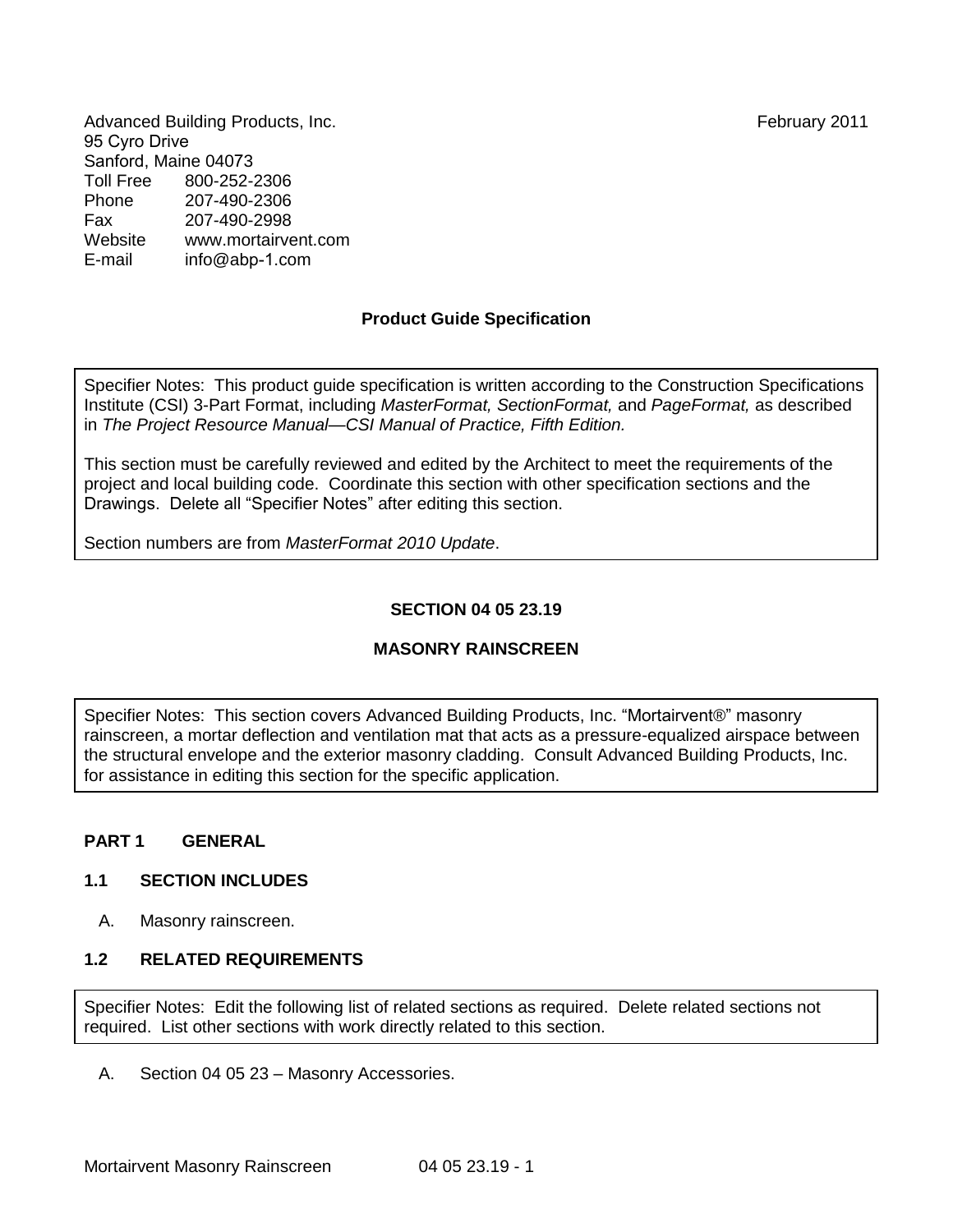## **1.3 REFERENCE STANDARDS**

Specifier Notes: List reference standards mentioned in this section, complete with designations and titles. Delete reference standards not included in this edited section. This article does not require compliance with reference standards, but is merely a listing of those used.

- A. ASTM D 792 Standard Test Methods for Density and Specific Gravity (Relative Density) of Plastics by Displacement.
- B. ASTM D 4716 Standard Test Method for Determining the (In-plane) Flow Rate per Unit Width and Hydraulic Transmissivity of a Geosynthetic Using a Constant Head.
- C. ASTM D 5261 Standard Test Method for Measuring Mass per Unit Area of Geotextiles.
- D. ASTM D 6525 Standard Test Method for Measuring Nominal Thickness of Permanent Rolled Erosion Control Products.
- E. ASTM D 6566 Standard Test Method for Measuring Mass per Unit Area of Turf Reinforcement Mats.
- F. ASTM E 84 Standard Test Method for Surface Burning Characteristics of Building Materials.
- G. Erosion Control Technology Council (ECTC) TASC 00197 Porosity Test.

# **1.4 SUBMITTALS**

Specifier Notes: Edit submittal requirements as required. Delete submittals not required.

- A. Comply with Section 01 33 00 Submittal Procedures.
- B. Product Data: Submit manufacturer's product data, including preparation and installation instructions.
- C. Samples: Submit manufacturer's sample of masonry rainscreen, minimum 6 inches by 6 inches.
- D. Manufacturer's Certification: Submit manufacturer's certification that materials comply with specified requirements and are suitable for intended application.
- E. Warranty Documentation: Submit manufacturer's standard warranty.

### **1.5 QUALITY ASSURANCE**

A. Manufacturer's Qualifications: Manufacturer regularly engaged, for past 5 years, in manufacture of masonry rainscreen of similar type to that specified.

#### **1.6 DELIVERY, STORAGE, AND HANDLING**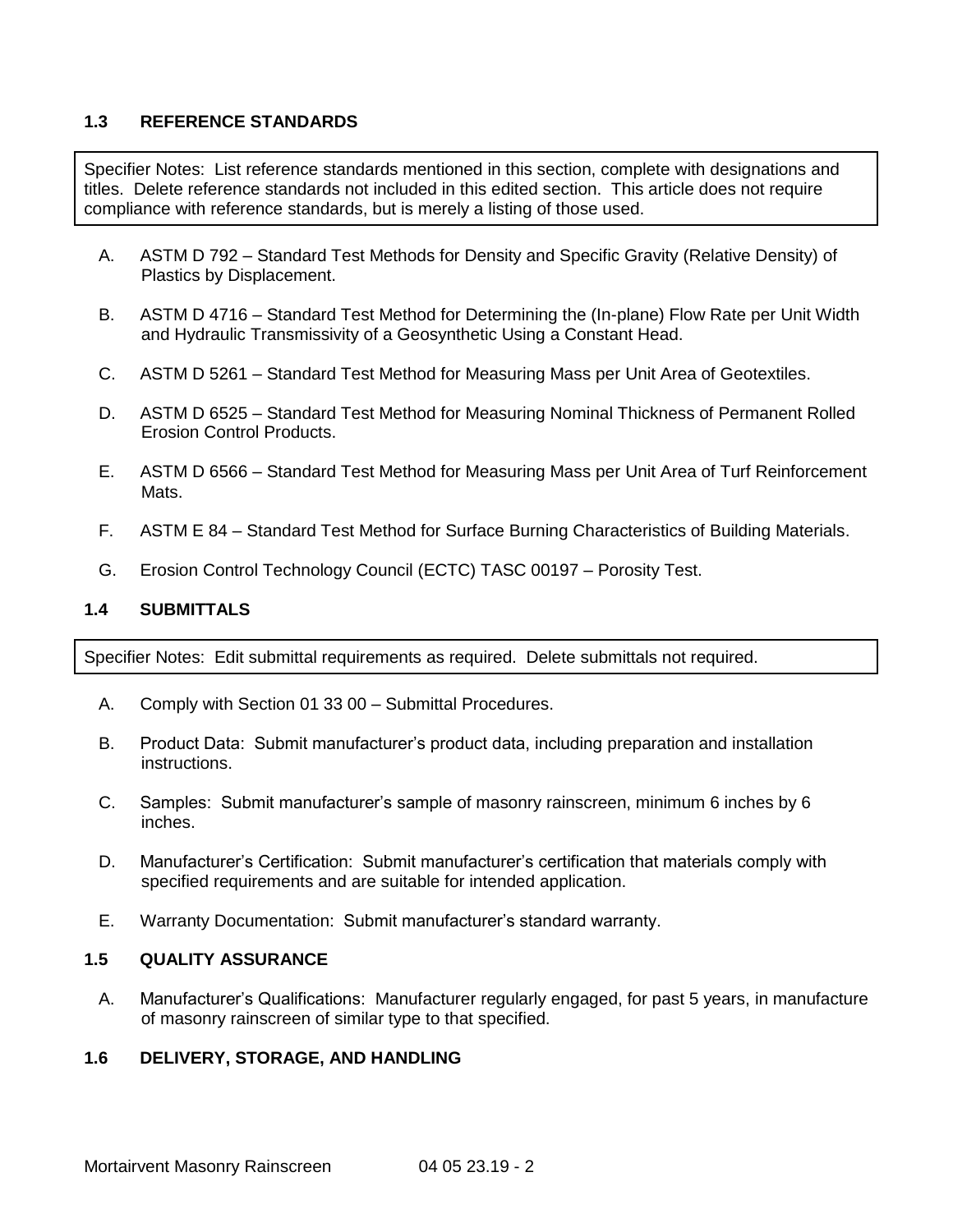- A. Delivery and Acceptance Requirements: Deliver materials to site in manufacturer's original, unopened containers and packaging, with labels clearly identifying product name and manufacturer.
- B. Storage and Handling Requirements:
	- 1. Store and handle materials in accordance with manufacturer's instructions.
	- 2. Keep materials in manufacturer's original, unopened containers and packaging until installation.
	- 3. Store materials in clean, dry area indoors.
	- 4. Protect materials during storage, handling, and installation to prevent damage.

#### **PART 2 PRODUCTS**

#### **2.1 MANUFACTURER**

A. Advanced Building Products, Inc., 95 Cyro Drive, Sanford, Maine 04073. Toll Free 800-252- 2306. Phone 207-490-2306. Fax 207-490-2998. Websit[e www.mortairvent.com.](http://www.mortairvent.com/) E-mail info@abp-1[.com.](mailto:bbb@aaaa.com)

#### **2.2 MASONRY RAINSCREEN**

Specifier Notes: Use of "Mortairvent" can contribute toward LEED credits. Consult Advanced Building Products, Inc. for more information.

- A. Masonry Rainscreen: "Mortairvent".
	- 1. Rainscreen System: Creates pressure-equalized airspace between structural envelope and exterior masonry cladding.
	- 2. Two-ply mat.
	- 3. Core Mesh:

Specifier Notes: Specify polypropylene core mesh with cornrow configuration when specifying 0.25 inch (6-mm) total thickness.

Specify polypropylene core mesh with waffle configuration when specifying 0.4-inch (10-mm) total thickness.

Specify polypropylene core mesh with random configuration when specifying 0.8-inch (20-mm) total thickness.

- a. [Polypropylene core mesh with cornrow configuration] [Polypropylene core mesh with waffle configuration] [Polypropylene core mesh with random configuration].
- b. Spun and heat welded into entangled geomatrix.
- c. Creates airspace.
- 4. Filter Fabric:
	- a. Polyester.
	- b. Laminated to outside of core mesh.
	- c. Blocks mortar droppings and restricts mortar from entering airspace.
	- d. Permits moisture drainage.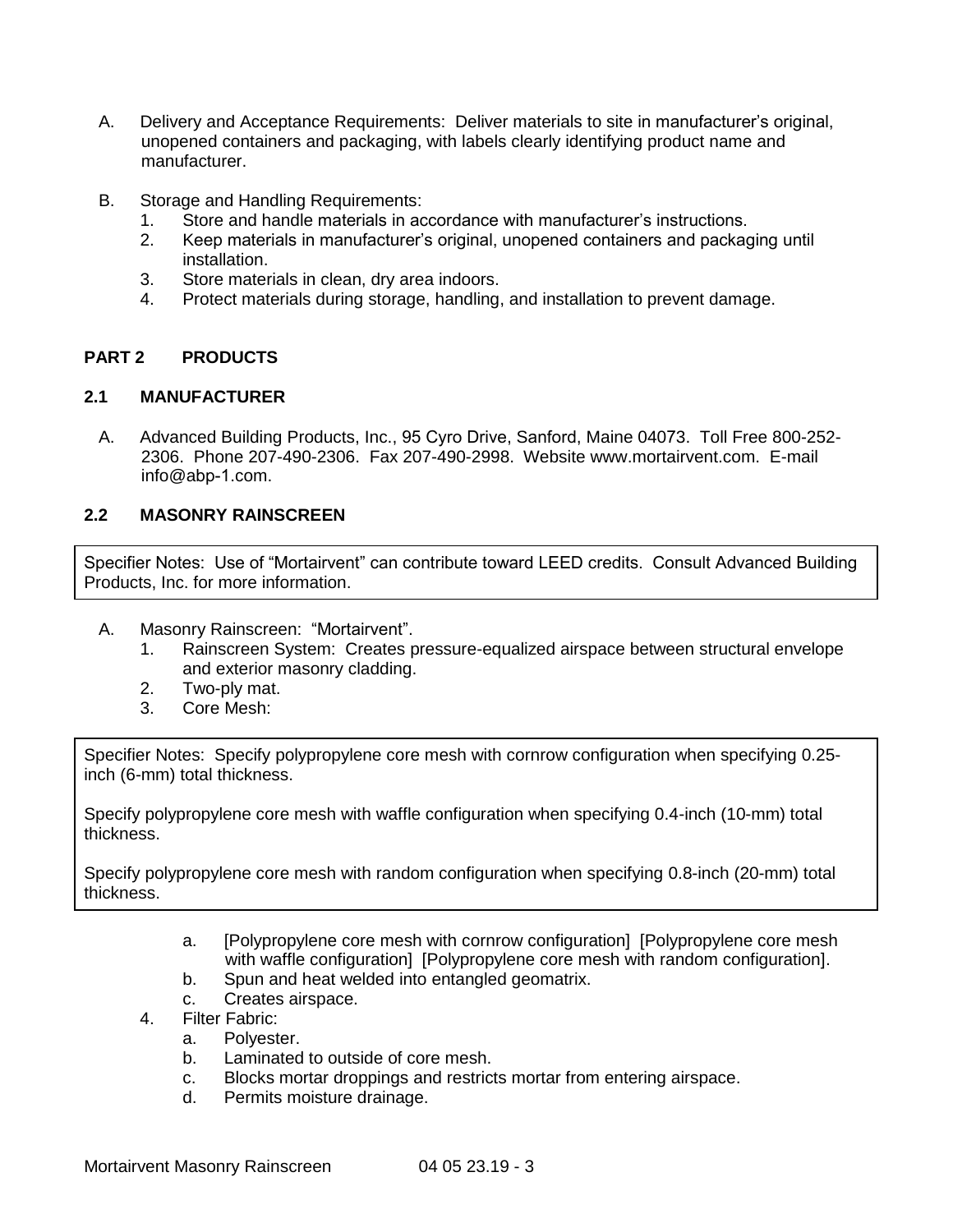Specifier Notes: Specify the masonry rainscreen thickness.

5. Total Thickness: [0.25 inch (6 mm)] [0.4 inch (10 mm)] [0.8 inch (20 mm)].

## B. Test Results:

Specifier Notes: Include test results for the specified masonry rainscreen total thickness.

- 1. Masonry Rainscreen, 0.25-inch (6-mm) Total Thickness:
	- a. Thickness, ASTM D 6525: 0.268 inch (6.8 mm).
	- b. Density, ASTM D 792, Method A:  $0.901$  g/cm $^3$ .
	- c. Porosity, ECTC TASC 00197: 93.8 percent.
	- d. Mass per Unit Area, ASTM D 5261 and D 6566:
		- 1) Composite: 11.25 oz per sq yd  $(382 \text{ g/m}^2)$ .
		- 2) Core: 9.20 oz per sq yd (312 g/m<sup>2</sup>).
	- e. Hydraulic Transmissivity, Machine Direction, ASTM D 4716:
		- 1) Flow Rate: 3.70 GPM/ft width.
		- $2)$  Transmissivity: 7.65E-03 m<sup>2</sup>/s.
	- f. Air Transmissivity, ASTM D 4716, Modified:
		- 1) Estimated Flow Rate: 15.8 cu ft/min/ft width.
		- 2) Incremental Transmissivity:  $6.97E-04$  m<sup>2</sup>/s.
	- g. Fire Rating, ASTM E 84: Class A.
- 2. Masonry Rainscreen, 0.4-inch (10-mm) Total Thickness:
	- a. Thickness, ASTM D 6525: 0.407 inch (10.3 mm).
	- b. Density, ASTM D 792, Method A:  $0.903$  g/cm $^3$ .
	- c. Porosity, ECTC TASC 00197: 95.3 percent.
	- d. Mass per Unit Area, ASTM D 5261 and D 6566:
		- 1) Composite: 15.10 oz per sq yd  $(512 \text{ g/m}^2)$ .
		- 2) Core: 13.05 oz per sq yd  $(442 \text{ g/m}^2)$ .
	- e. Hydraulic Transmissivity, Machine Direction, ASTM D 4716:
		- 1) Flow Rate: 7.01 GPM/ft width.
		- 2) Transmissivity: 1.45E-02 m<sup>2</sup>/s.
	- f. Air Transmissivity, ASTM D 4716, Modified:
		- 1) Estimated Flow Rate: 54.5 cu ft/min/ft width.
		- 2) Incremental Transmissivity:  $2.41E-03$  m<sup>2</sup>/s.
	- g. Fire Rating, ASTM E 84: Class A.
- 3. Masonry Rainscreen, 0.80-inch (20-mm) Total Thickness:
	- a. Thickness, ASTM D 6525: 0.768 inch (19.5 mm).
	- b. Density, ASTM D 792, Method A:  $0.910$  g/cm<sup>3</sup>.
	- c. Porosity, ECTC TASC 00197: 97.7 percent.
	- d. Mass per Unit Area, ASTM D 5261 and D 6566: 12.15 oz per sq yd (412 g/m<sup>2</sup>).
	- e. Hydraulic Transmissivity, Machine Direction, ASTM D 4716:
		- 1) Flow Rate: 12.00 GPM/ft width.
			- 2) Transmissivity: 2.48E-02 m<sup>2</sup>/s.
	- f. Air Transmissivity, ASTM D 4716, Modified:
		- 1) Estimated Flow Rate: 89.5 cu ft/min/ft width.
		- 2) Incremental Transmissivity:  $3.96E-03$  m<sup>2</sup>/s.